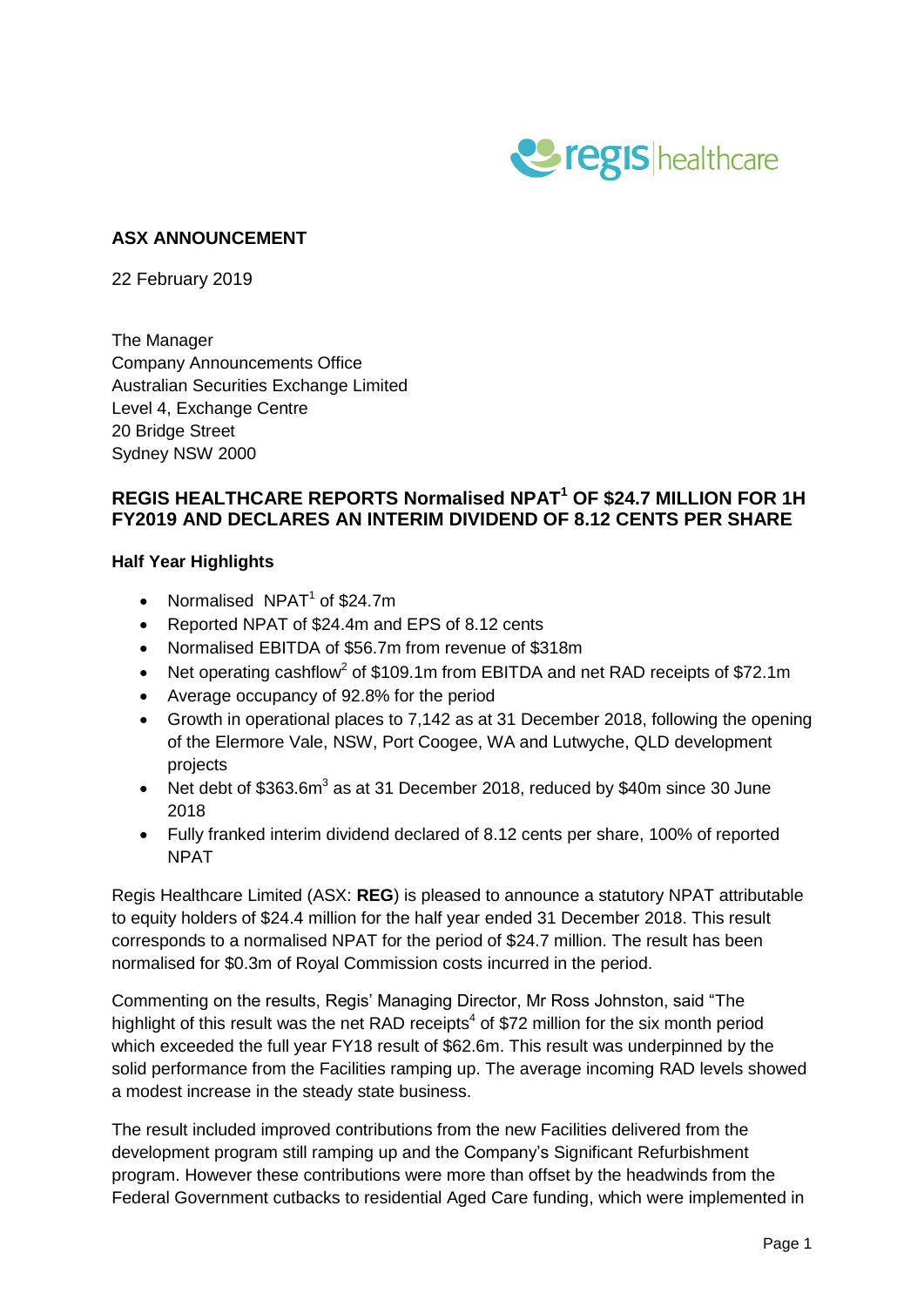FY17 and FY18 and have been grandfathering in. The Residential Aged Care Industry is also experiencing occupancy headwinds and these have affected both the income and number of RAD payers in the steady state business, in particular in several older Facilities and Facilities with some shared rooms.

Overall, the Company delivered a solid interim result with normalised EBITDA and NPAT that were broadly in line with the guidance previously provided.

## **Financial Results**

A summary of the 1H FY19 financial results is as follows:

|                                        | \$ million<br><b>1H FY19</b><br>Normalised <sup>1</sup> | \$ million<br><b>1H FY18</b><br>Normalised <sup>1</sup> | % variance<br>1H FY19 to<br><b>1H FY18</b> |
|----------------------------------------|---------------------------------------------------------|---------------------------------------------------------|--------------------------------------------|
| Revenue                                | 318.2                                                   | 295.9                                                   | 8%                                         |
| <b>EBITDA</b>                          | 56.7                                                    | 61.0                                                    | (7%)                                       |
| <b>NPAT</b>                            | 24.7                                                    | 30.5                                                    | (19%)                                      |
| Net operating<br>cashflow <sup>2</sup> | 109.1                                                   | 59.1                                                    |                                            |

Key contributors to the earnings and cash flow result for the period are:

- Revenue per occupied bed day of \$287 compared with \$284 in 1H FY18
- Improved contributions from the Facilities ramping up
- The profile of residents' choice in terms of RAD/DAP profile remains consistent with 57% of new residents<sup>5</sup> choosing to pay a RAD, 6% choosing a DAP<sup>6</sup> and 37% choosing a combination RAD/DAP payment during the six month period
- The average incoming RAD has grown to \$478.7k for the 1H FY19 compared with \$467.9k for FY18

The Board has declared an interim dividend of 8.12 cents per share. This represents 100% of reported NPAT, is fully franked and is payable on 11 April 2019.

#### **Market Position and Growth Strategy**

The company delivered three new Facilities during the 1H FY19:

- Lutwyche, Brisbane (delivered August 2018, 130 operational places)
- Elermore Vale, Newcastle (delivered September 2018, 120 operational places)
- Port Coogee, Perth (delivered September 2018, 139 operational places)

The Company has now delivered 1,247 new places since May 2016. These developments have delivered high quality Facilities and are ramping up their operations with a focus on Care, Quality and Compliance, EBITDA, RAD and Occupancy.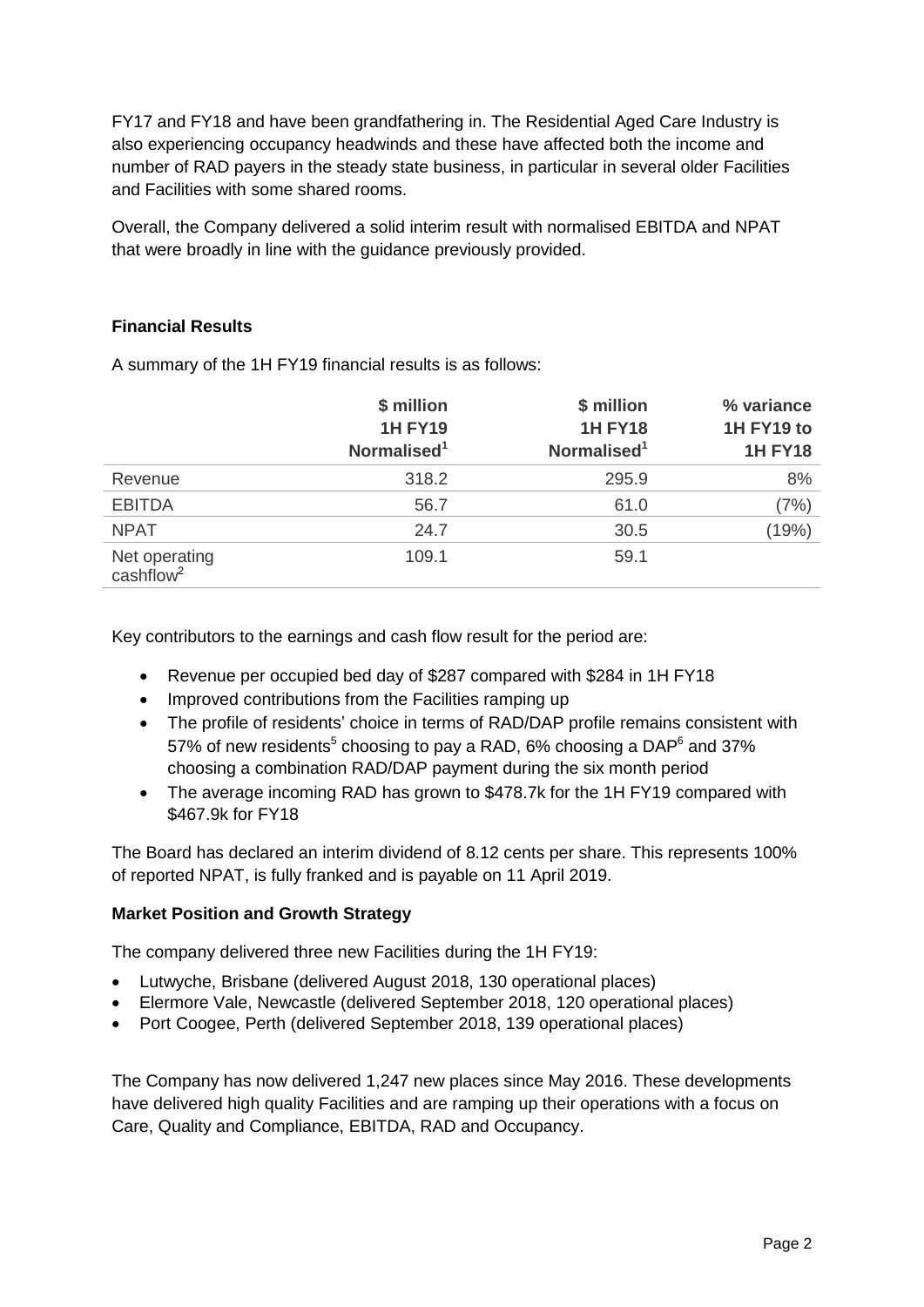As at 31 December 2018, 663 or 53%, of the 1,247 places were occupied and \$176m of net RAD cashflow had been collected. It is anticipated that a further \$155m-\$205m of net RAD cashflow will come from the remaining new places.

The development program includes four new Facilities and two extension projects. In total these would deliver circa 655 new places.

Integration activities associated with the Presbyterian Care Tasmania acquisition, which completed on 1 August 2017 and comprised 287 places, continued to progress well. The significant refurbishment program was completed at all three Facilities. This portfolio of three Facilities is anticipated to be EPS accretive in FY19, which is consistent with previous guidance.

Acquisition opportunities continue to be assessed against the Company's criteria as they arise.

# **FY19 Outlook**

The Company maintains its NPAT guidance that FY19 NPAT (normalised) is anticipated to be in the range of \$47m to \$51m.

2H FY19 EBITDA is anticipated to be broadly in line with the 1H FY19. This includes:

- Income from the Significant Refurbishment program
- Increased contribution from the Facilities ramping up
- PresCare Tasmania Facilities becoming earnings accretive
- Industry wide occupancy headwinds affecting the steady state portfolio
- The further effects of the Federal Government funding cuts and expenses associated with the changes to the ACFI tool that were implemented in FY17 and FY18
- An expected contribution from the one off \$320m funding package announced by the Federal Government on 10 February7

Full year Aged Care capex spend is anticipated to be circa \$60m.

It is still anticipated that Facilities ramping up will contribute EBITDA of circa \$25m per annum when all new developments reach their steady state in FY21, growing from an expected \$5.5m in FY19.

From 2H FY19 to FY21, a further \$155m - \$205m of net RAD cashflow is anticipated to come from the completion of the ramp up of the new Facilities which comprised 1,247 new places.

#### **Regis Healthcare Managing Director and CEO to step down in September 2019**

Regis Healthcare Managing Director and CEO, Ross Johnston, has advised the Regis Board that he will be stepping down on 3 September 2019 after nearly 11 years in the role. Ross will continue to lead Regis' experienced leadership team until September. The Board has a process underway to select a new CEO to succeed Ross.

Please refer to the separate ASX Announcement from Regis Healthcare relating to this, also dated today.